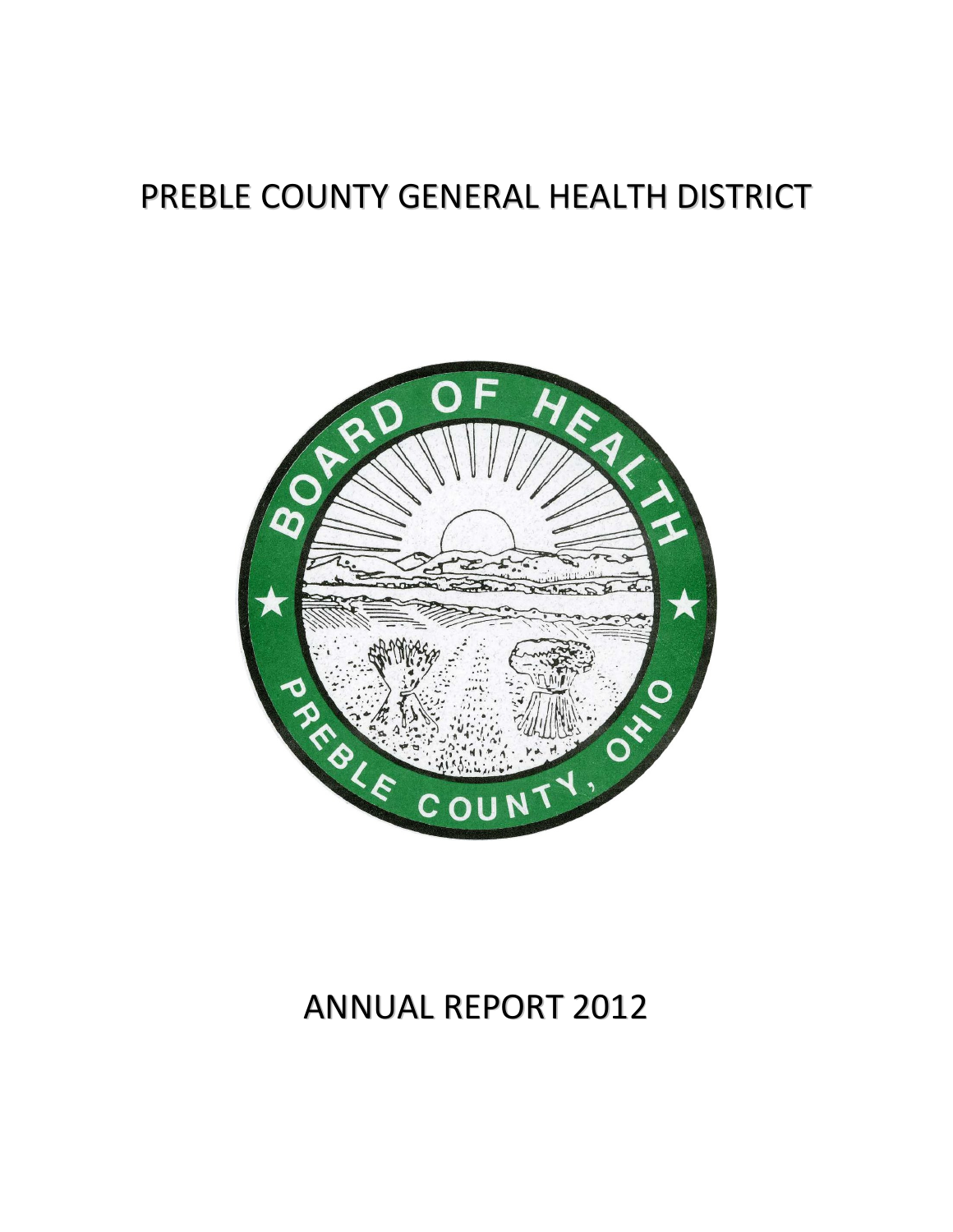# Health Commissioner's Message

The Preble County General Health District is leading the region by becoming the first district in Southwest Ohio to apply for Accreditation. Through Accreditation the health district can benchmark performance and achieve standards that assure quality public health services to residents. The health district continues to move forward in collaborative efforts in the County to address Prescription Drug Use, Housing, Teen Pregnancy, and preparations for emergencies. The health district is recognized throughout the state as the go to agency for financial indicators and education to public health leaders across the State. It is my pleasure to present the 2012 annual report for the health district which is rapidly evolving into an agency of **operational excellence** in public health.

# Board of Health

George E. Henry, Ph. D, Board President

JoEllen Tapalman, RN, President Pro Tempore Peter Sambol, D.O., Board Member Debbie Vanzant, Board Member **James Douglass**, Board Member

# District Advisory Council 2012

Camden – Sylvanias Gunter, Jr. Dixon – Steven Orr Chris Day, President College Corner – James Jackson Gasper – Eric White Eaton – Gary Wagner Gratis – Jerry Thomas City Manager Eldorado – Tiana White **Harrison – Ric Prater** Dave Daily Gratis – Randy Kemper Israel – John Wright Lewisburg – Patrick Putnum Jackson – Fred Kerler New Paris – Neil Hoffman Jefferson – Richard Spahr Verona – Mary Myers Lanier – Matthew Maggard West Alexandria – Carol Lunsford Monroe – Lloyd Lee West Elkton – Bill Bates Somers – Willard Baker West Manchester – Robert Long Twin – Donnie Jones

Washington – James Ferriell

Mayors Township Trustees County Commissioner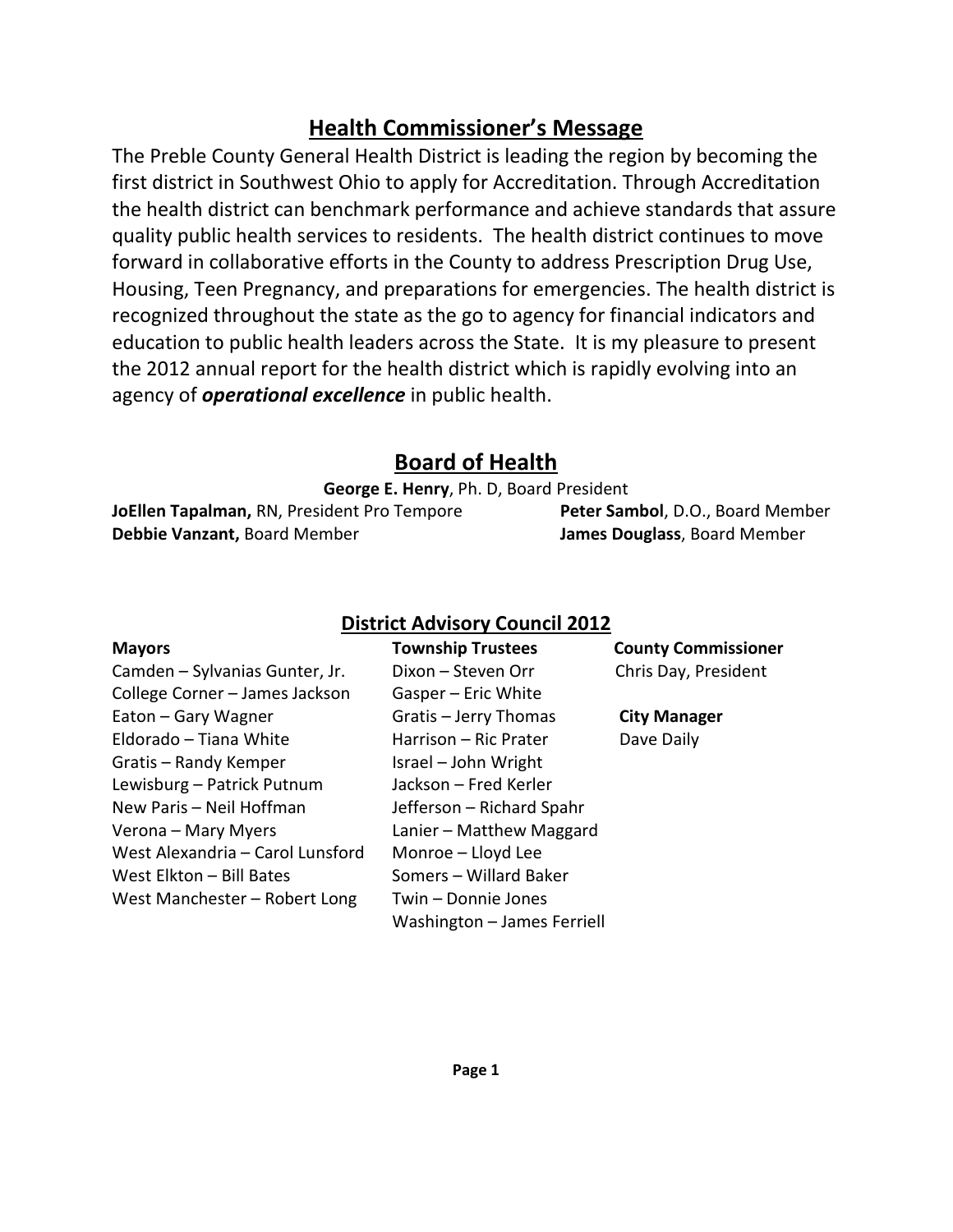#### Health District Staff

Mark S. Vosler, D.O., Medical Director Melissa Howell, MPH, MS, MBA, RN, RS, Health Commissioner Nanette Smith, ADN, RN, Director of Nursing Roger McCampbell, BS, RS, Director of Environmental Health Scott Wilford, MPH, RS, Director of Informatics and Epidemiology Amy Posey, AASN, RN, Public Health Nurse Anita Stoner, AASN, RN, Public Health Nurse Christine Maggard, ADN, RN, Public Health Nurse Connie Martin, Housekeeping Quality Assurance Dawn Little, Office Support Specialist Desiree Crosier, Breastfeeding Peer Helper Dianna Kelley, Office Support Specialist Gary Walker, BS, RS, Registered Sanitarian Janice Pearce, Fiscal Officer and Registrar Josh Lucas, Emergency Response Coordinator Katelyn Gilb, BSN, RN, Public Health Nurse Kristen Gardner, BGS, Help Me Grow Service Coordinator Leah McGuire, BSHA, IR/CPS Technician, Help Me Grow Service Coordinator Marian Karns-Hodapp, ADN, RN, Help Me Grow Project Director Pam Heiser, Account Clerk II and Deputy Registrar Paula Connerley, ADN, RN, WIC Project Director Sarah Hays, BS, Account Clerk I Sharon Phillips, Office Support Specialist Sheila Richardson, Office Support Specialist Suzanne Cottingim, Office Support Specialist Teri Rossman, BSN, RN, PIO, Health Educator, Public Health Nurse William Brown, CPI, Certified Plumbing Inspector

#### Intermittent Staff

Marsha Kerr, RN

Debra Carson, AD, RN V. Lorraine Cheek, MPH, RN (resigned May 2012)

# Affiliated Medical Staff and Practitioners

William Rettig, M.D., OB/GYN, Prenatal Clinic Kimberly J. Breneman, MSN, CNM, Certified Nurse Midwife, Prenatal Clinic Susan L. Kloth, MS, CNM, Certified Nurse Midwife, Prenatal Clinic Pamela M. Madden, MS, CNM, Certified Nurse Midwife, Prenatal Clinic James Davis, M.D., Pediatrician, Well Child Clinic Jill Mock, R.N., C.N.P., Nurse Practitioner, Well Child Clinic Shelley Barney, PA, Reproductive Health and Wellness Program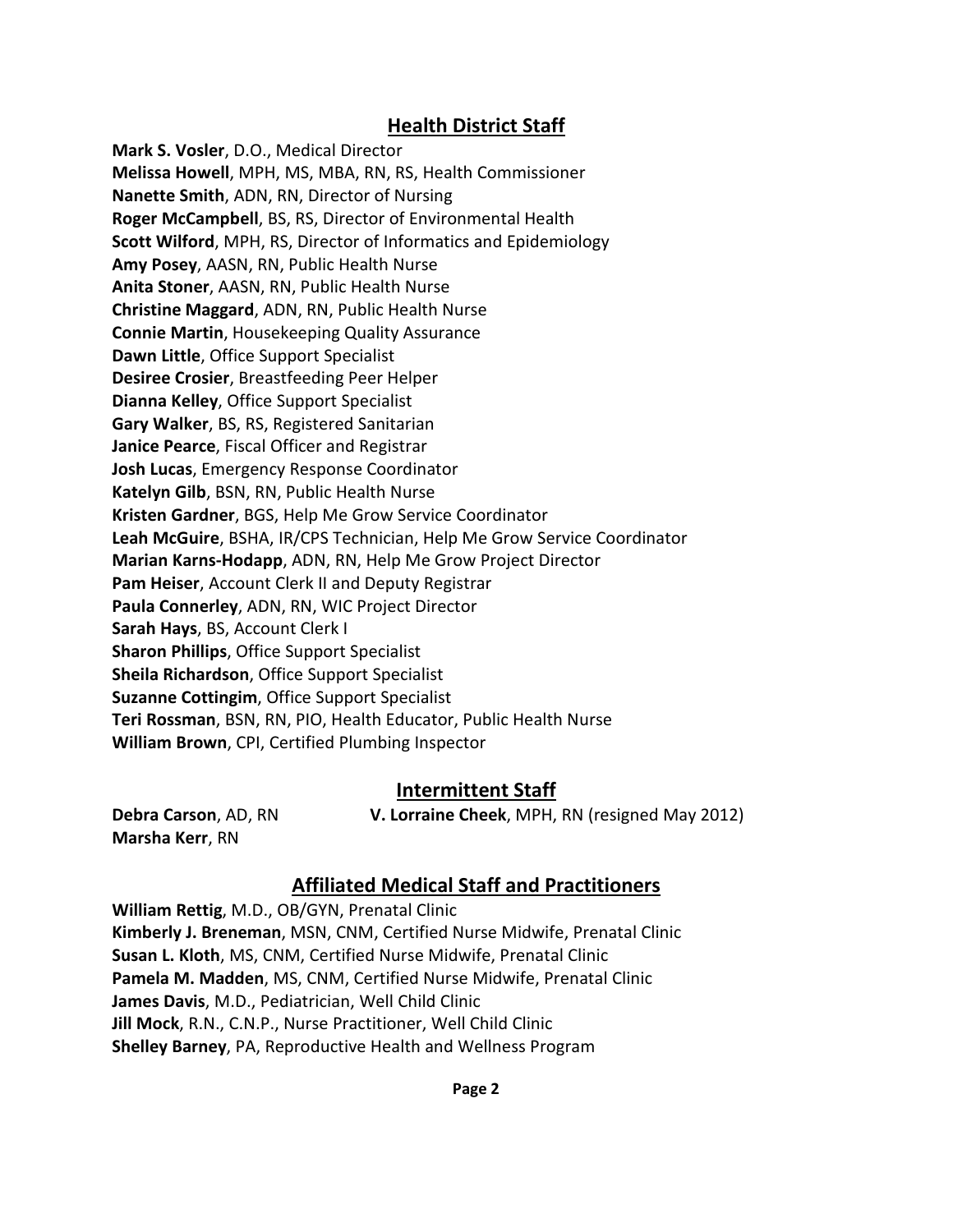# DIVISION OF ADMINISTRATION 2012

Health Education provides valuable and critical information to assist people with living healthier lives. This information encompasses a myriad of topics including tips on a healthy lifestyle, injury and disease prevention, emergency communications, current health events and much more. Information about Preble County General Health District's programs, downloadable forms and current information can be found on our website: www.pcghd.net. This site is updated regularly so be sure to check it often. The health district also uses Facebook to keep the public up to date on programs, closings and emergency situations.

# Emergency Preparedness and Response

Preble County General Health District has been involved with public health preparedness for over a decade and can detect disease threats even faster to warn the public sooner than ever before. Communicable disease and terrorism from biological agents like anthrax, small pox and pandemic influenza still exists as a threat. The challenge in the future is having a sufficient number of qualified individuals who respond quickly to these public health emergencies. The Health District continues to update and add plans and keep all personnel trained to ODH and CDC standards. Funding cuts at the federal, state and local levels threaten to undermine nearly a decade of improvements and updates in the way states and local entities indentify and contain new disease outbreaks and bioterrorism threats as well as respond in the aftermath of natural disasters.

# Epidemiology and Informatics

Epidemiology is the study of the distribution and patterns of health-events, healthcharacteristics and their causes or influences in well-defined populations. The Epidemiological surveillance program monitors over-the-counter medicine sales, local hospital emergency room visits, school and outpatient influenza activities, and communicable disease. Epidemiologists collect and analyze information about our residents to decide how best to serve the community. This scientific approach helps determine the best possible uses of resources. Informatics is the use of technology to store, organize, analyze, and retrieve data.

# Public Health Accreditation Board (PHAB)

The PCGHD has been looking towards accreditation for several years. In early 2012 the PCGHD in conjunction with other organizations made the decision to apply for accreditation. In February 2012 the PCGHD submitted their Statement of Intent (SOI). The goal of accreditation is streamlining assets in the community to address health issues. The process of accreditation is about quality improvement and helps identify gaps in services and programs. This focus will help us improve the health of residents. Accreditation will also allow for possible funding opportunities and new funding streams. The PCGHD submitted their application on June 15, 2012. We are busy gathering documentation for PHAB and will have all documentation submitted to them by August 15, 2013.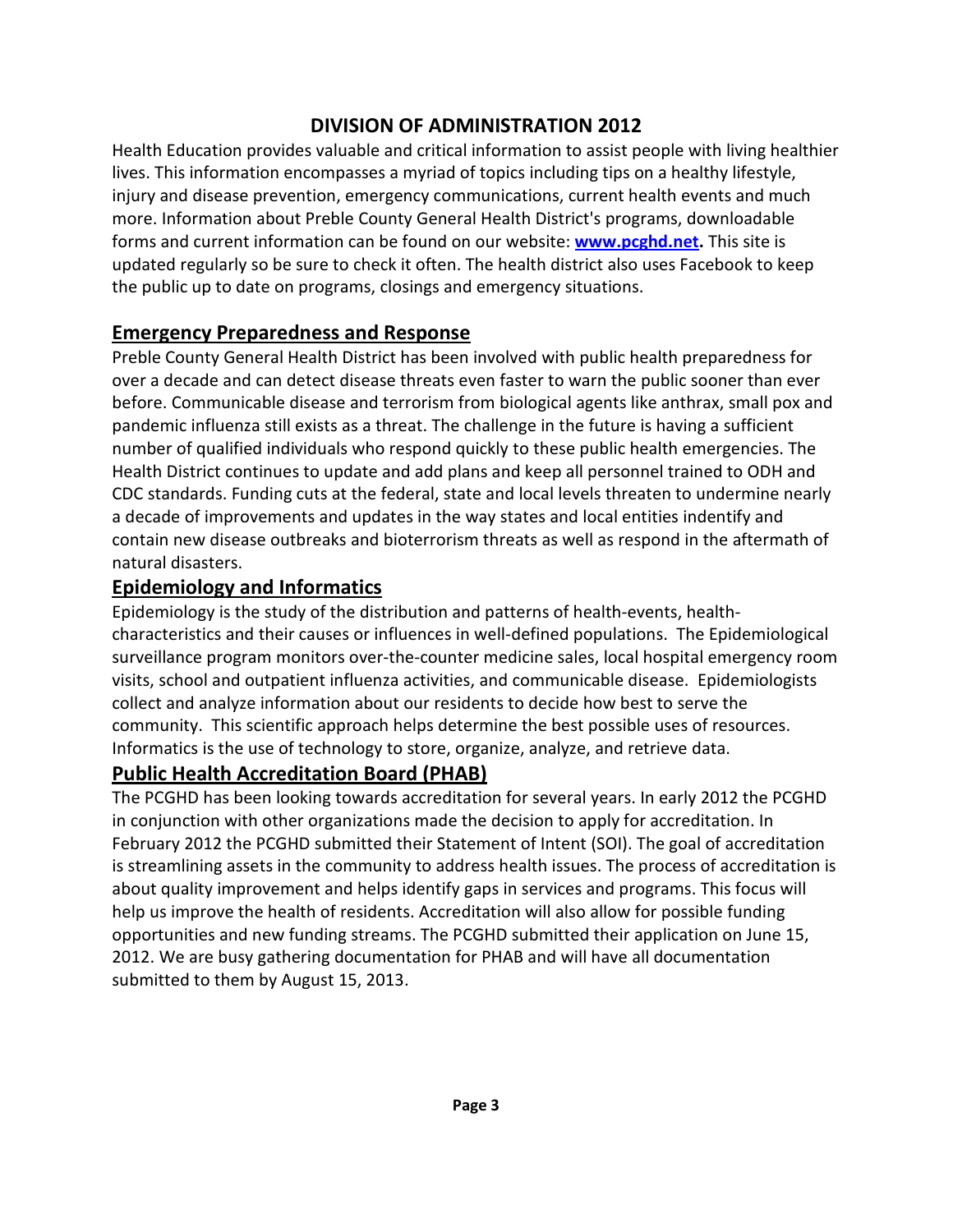# Vital Statistics

Births and deaths are recorded in the county in which they occur, regardless of residency. Certified death certificates must be obtained in the county of death. Beginning in January 2011 certified birth abstracts dating back as far as 1908 could be obtained in Preble County regardless of where the birth occurred in Ohio. Certified copies of death, birth and abstracts can be obtained for a \$22.00 fee. An alphabetical index of all Preble County births and deaths is available for review by the public.

| <b>Births</b>                             |          |            |         |            |           |           |
|-------------------------------------------|----------|------------|---------|------------|-----------|-----------|
| In Preble County                          | 4 male   | 4 female   |         |            | 8 total   |           |
| Certified copies issued                   |          |            |         | 712 total  |           |           |
| <b>Deaths</b>                             |          |            |         |            |           |           |
| In Preble County                          | 147 male | 147 female |         | 294 total  |           |           |
| Certified copies issued                   |          |            |         | 1142 total |           |           |
| <b>Causes of Death</b>                    |          |            |         |            |           |           |
| Diseases of the Heart                     |          |            | 42 male |            | 52 female | 94 total  |
| <b>Malignant Neoplasm</b>                 |          |            | 30 male |            | 25 female | 55 total  |
| <b>Chronic Lower Respiratory Diseases</b> |          |            | 7 male  |            | 13 female | 20 total  |
| Accidents (unintentional injuries)        |          |            | 13 male |            | 6 female  | 19 total  |
| Diabetes Mellitus                         |          |            | 9 male  |            | 4 female  | 13 total  |
| Cerebrovascular Disease                   |          |            | 7 male  |            | 5 female  | 12 total  |
| Alzheimer's Disease                       |          |            | 11 male |            | 21 female | 32 total  |
| <b>Congenital Anomalies</b>               |          |            | 12 male |            | 11 female | 23 total  |
| Nephritis, Nephrotic Syndrome/Nephrosis   |          |            | 3 male  |            | 6 female  | 9 total   |
| Homicide/Suicide                          |          |            | 10 male |            | 3 female  | 13 total  |
| Undetermined                              |          |            | 2 male  |            | 1 female  | 3 total   |
| Pending                                   |          |            | 1 male  |            | 0 female  | 1 total   |
|                                           |          |            |         |            |           | 294 total |
| Death by Age Group                        |          |            |         |            |           |           |
|                                           |          |            |         |            |           |           |

| 0 male  | 0 female  | 0 total   |
|---------|-----------|-----------|
| 1 male  | 0 female  | 1 total   |
| 0 male  | 0 female  | 0 total   |
| 20 male | 5 female  | 25 total  |
| 34 male | 22 female | 56 total  |
| 58 male | 57 female | 115 total |
| 34 male | 59 female | 93 total  |
| 0 male  | 4 female  | 4 total   |
|         |           |           |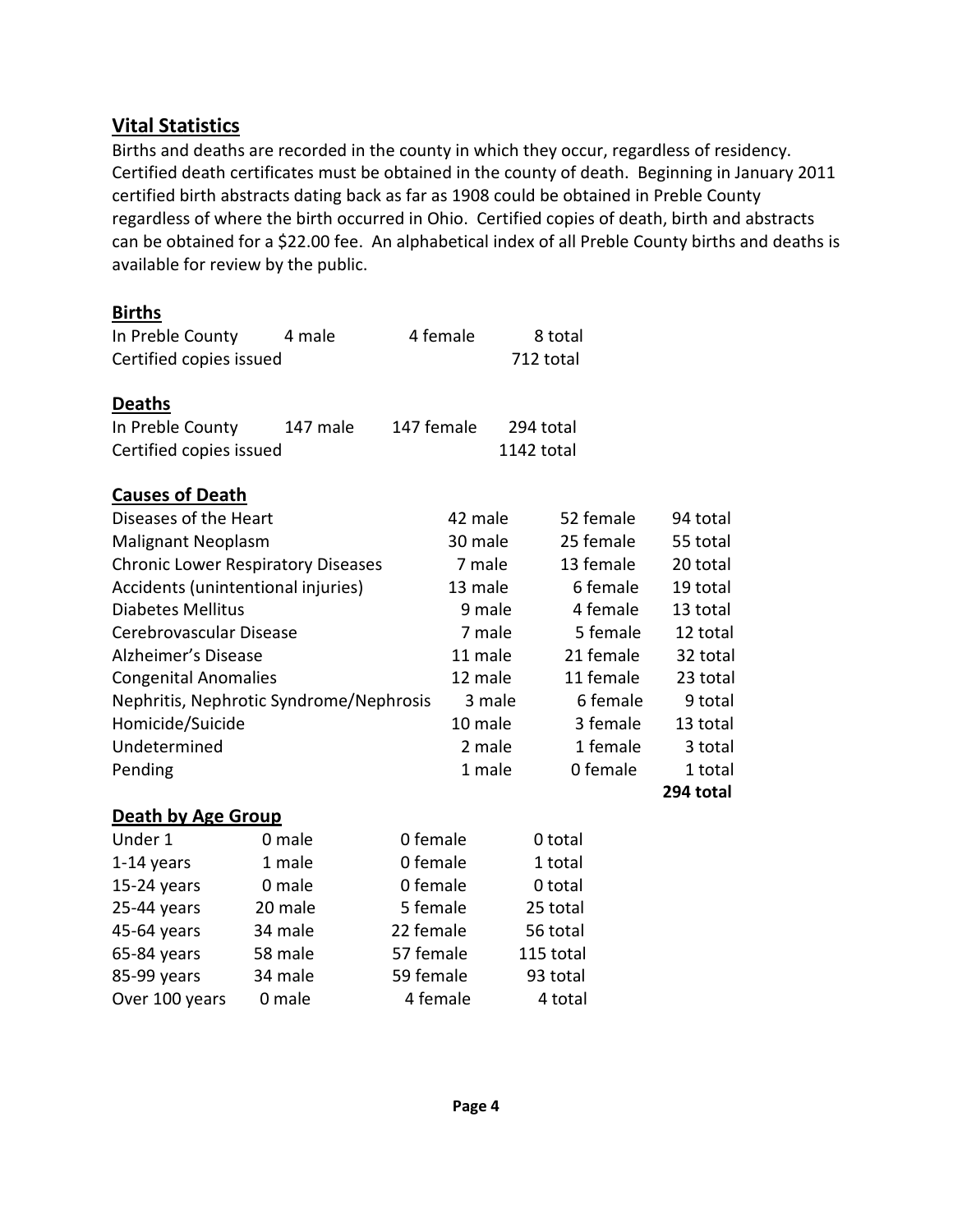# Financial Report 2012

| <b>Beginning Balance</b>                                    | \$227,042.68 |
|-------------------------------------------------------------|--------------|
| <b>Carryover of 2011 Unobligated General Revenue Funds</b>  | \$132,225.02 |
| Subdivisions                                                | \$115,000.00 |
| Levy                                                        | \$305,382.78 |
| Personal Health Services (Medicaid, Medicare, Patient Fees) | \$80,697.53  |
| <b>Environmental Health</b>                                 | \$207,376.89 |
| <b>Vital Statistics</b>                                     | \$42,938.48  |
| Local Funded Projects/Special Contracts                     | \$103,002.89 |
| Miscellaneous Income (donations)                            | 100.00       |
| <b>2012 General Revenue</b>                                 | 854,498.57   |
| <b>Total Local Funds Available in 2012</b>                  | 986,723.59   |

| <b>Carryover of 2011 Unobligated State Funds</b> |                | \$94,817.66    |
|--------------------------------------------------|----------------|----------------|
| <b>State Subsidy</b>                             | \$<br>7,955.09 |                |
| <b>ODH State Funded Projects/Grants</b>          | \$437,214.50   |                |
| BMI                                              |                |                |
| Bureau of Children with Medical Handicaps (BCMH) |                |                |
| Child & Family Health Services                   |                |                |
| Help Me Grow Home Visiting                       |                |                |
| <b>Immunization Action Plan</b>                  |                |                |
| Medicaid Administrative Claiming (MAC)           |                |                |
| <b>Public Health Emergency Preparedness</b>      |                |                |
| Reproductive Health and Wellness                 |                |                |
| Women, Infants & Children (WIC)                  |                |                |
| <b>Total State Funds Available in 2012</b>       |                | 539,987.25     |
| Total State and Local Funds Available in 2012    |                | \$1,526,710.84 |

#### 2012 Expenditures by Source of Funds

|                         | Local        | <b>State</b> | <b>Total</b>   |
|-------------------------|--------------|--------------|----------------|
| <b>Nursing Division</b> | \$204,922.44 | \$500,741.46 | \$705,663.90   |
| Environmental           | \$330,204.27 | 0.00         | \$330,204.27   |
| General Admin.          | \$185,770.44 | \$90,466.46  | \$276,236.90   |
| <b>Total</b>            | \$720,897.15 | \$591,207.92 | \$1,312,105.07 |

2012 End of Year Balance \$214,605.77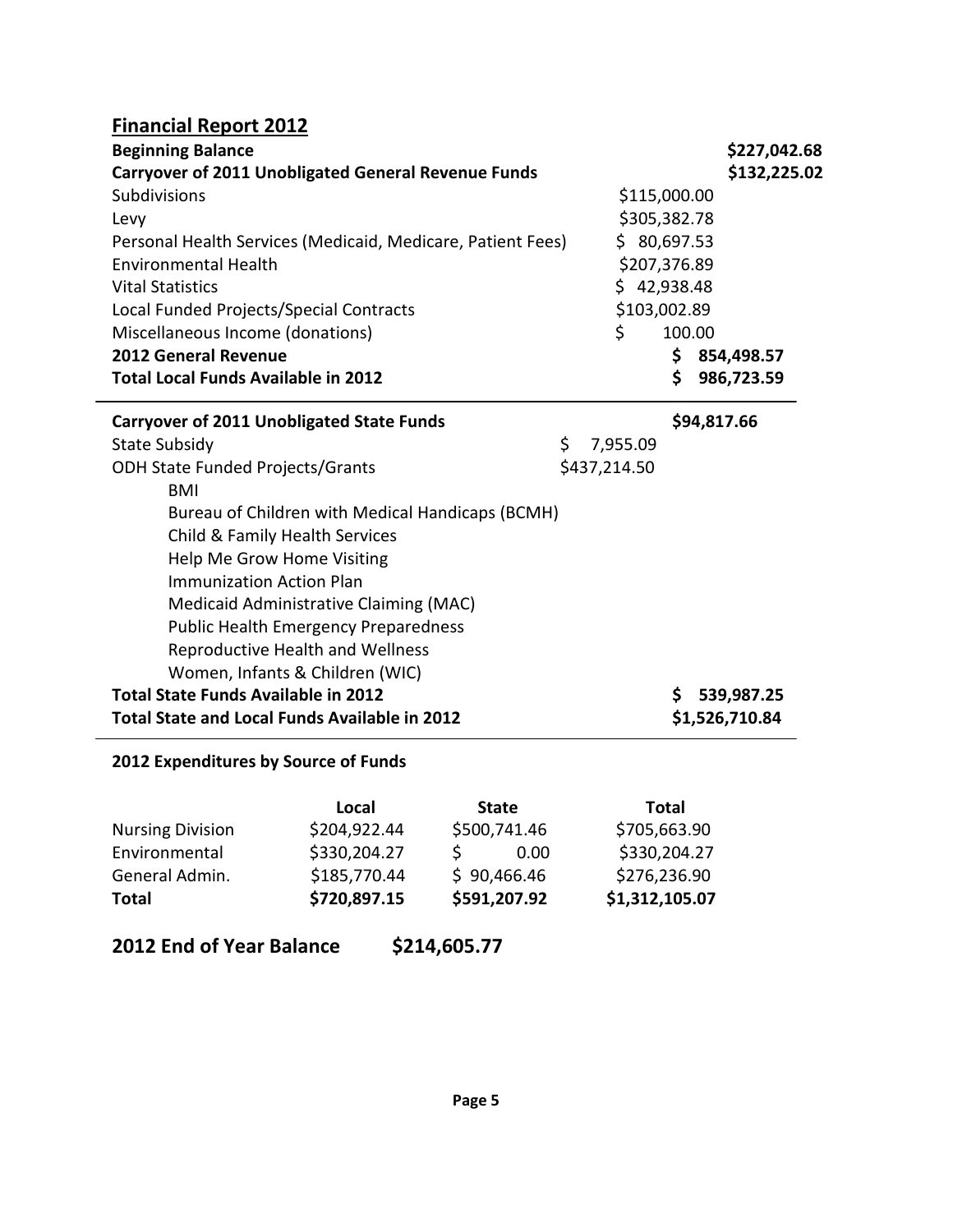# DIVISION OF ENVIRONMENTAL HEALTH 2012

The Division of Environmental Health protects the health of all residents by inspecting restaurants and grocery stores, private water systems, household sewage systems, and inspecting campgrounds, manufactured home parks, public swimming pools, schools, and plumbing. The Health District ensures the well being of residents by abating many nuisance and solid waste problems as well.

# Food Service

| Commercial:                               | 164 facilities |  |  |
|-------------------------------------------|----------------|--|--|
| Non-Commercial:                           | 15 facilities  |  |  |
| Mobile Units:                             | 32 total       |  |  |
| <b>Vending Machines:</b>                  | 21 total       |  |  |
| Temporaries:                              | 76 total       |  |  |
| Temporaries were open a total of 154 days |                |  |  |

| <b>Commercial and Non-Commercial:</b> | 571 inspections  |
|---------------------------------------|------------------|
| <b>Commercial and Non-Commercial:</b> | 39 consultations |

All facilities that sell food as meals or as groceries are licensed and inspected to help protect the public from food-borne illness. Temporary, vending and mobile food service operations are also inspected to ensure safety.

# Buildings and Places

| Manufactured Home Parks      | 10 parks      | 450 lots  | 18 inspections | 0 consultations |
|------------------------------|---------------|-----------|----------------|-----------------|
| Campgrounds                  | 9 camps       | 1648 lots | 17 inspections | 2 consultations |
| <b>Schools</b>               | 20 facilities |           | 27 inspections | 2 consultations |
| <b>Public Swimming Pools</b> | 15 facilities |           | 25 inspections | 1 consultation  |
| <b>Bathing Beaches</b>       | 6 facilities  |           | 9 inspections  | 0 consultations |
| <b>Tattoo Operations</b>     | 2 facilities  |           | 2 inspections  | 0 consultations |

All public campgrounds and manufactured home parks are licensed and inspected for sanitation and maintenance to minimize public health nuisance conditions. Schools are inspected to ensure they are meeting minimum health and safety standards to help promote cleanliness, accident prevention, and maintenance of school property.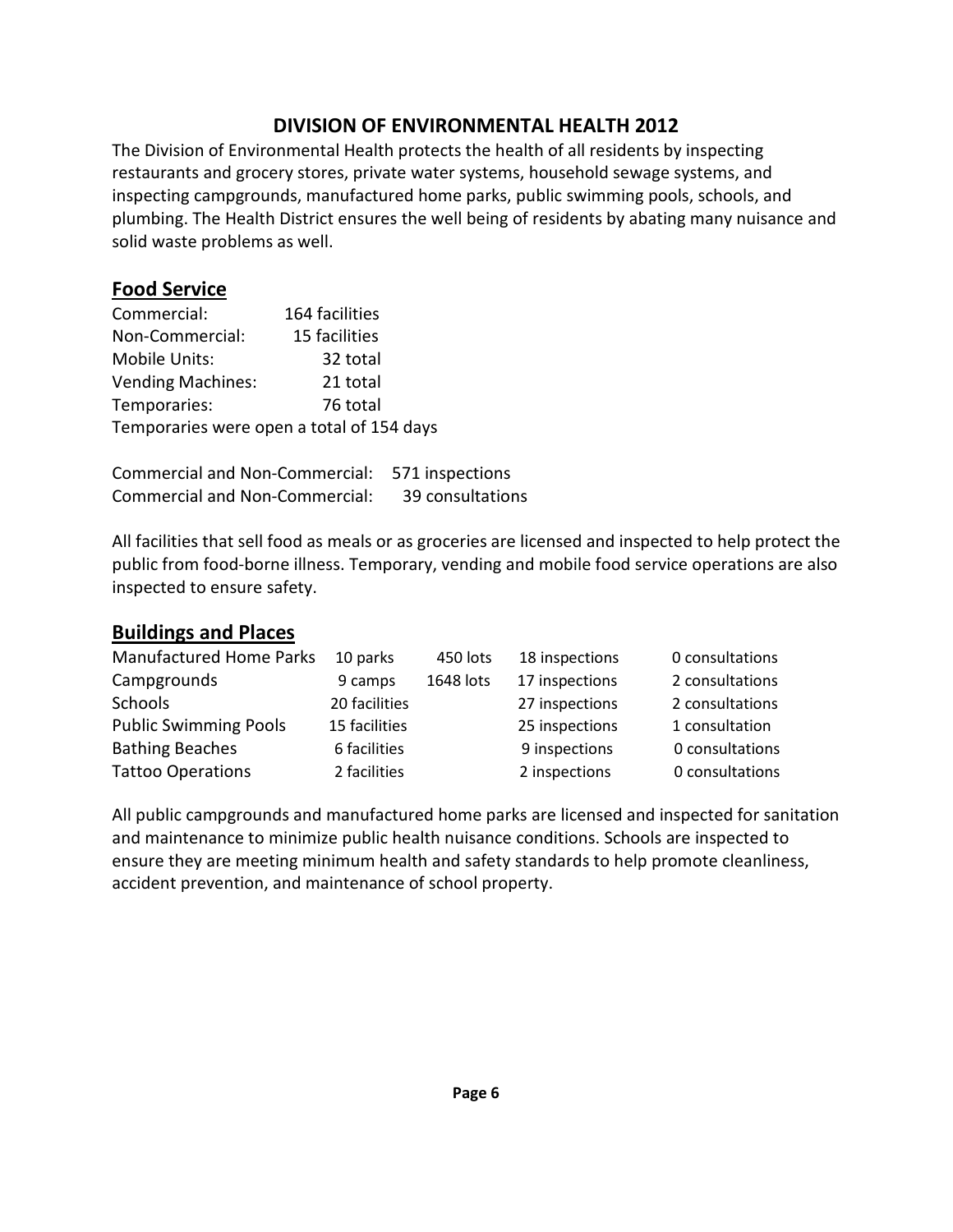# Private Water Systems

| <b>Private Water Systems</b> | 158 inspections   | 2 consultations      |
|------------------------------|-------------------|----------------------|
| New Installations            | 41 permits issued | 32 systems completed |
| Alterations                  | 6 permits issued  | 10 systems completed |
| Sealing                      | 4 permits issued  | 4 systems completed  |

Permits are issued to drill or alter water wells throughout the county. These wells are inspected and water samples are taken to ensure a safe drinking water supply. Abandoned wells are sealed to protect the ground water supply.

| Water System Permits Issued             | 51 total |
|-----------------------------------------|----------|
| <b>Water Association Permits Issued</b> | 9 total  |
| Water Haulers Registered                | 1 total  |
| Water Samples taken (bacteriological)   | 77 total |

Bacterial pathogens, parasites, viruses, and chemical contaminants are all potential causes of water borne diseases that can affect human health.

#### Private Sewage Systems

| Private Sewage                                           | 547 inspections   | 13 consultations     |
|----------------------------------------------------------|-------------------|----------------------|
| <b>Total Permits</b>                                     | 46 permits issued | 44 systems completed |
| <b>New Installations</b>                                 | 25 permits issued |                      |
| <b>Alterations</b>                                       | 11 permits issued |                      |
| <b>Replacement Systems</b>                               | 10 permits issued |                      |
|                                                          |                   |                      |
| Operational Permits $-1$ year off lot 356 permits issued |                   |                      |
| Operational Permits - 5 year on lot                      | 43 permits issued |                      |
| <b>New Aerations</b>                                     | 1 permits issued  |                      |
| <b>Existing Aerations</b>                                | 374 total         |                      |
| <b>Site Evaluations</b>                                  | 48 total          |                      |
| Sewage Disposal Installers Registered                    | 23 total          |                      |
| <b>Scavenger Registration</b>                            | 11 total          |                      |
| <b>Realty Sewage Inspections</b>                         | 5 total           |                      |
| Deed Transfers/Lot Splits                                | 26 total          |                      |
| <b>Building Additions/Non-Residential Building</b>       | 61 total          |                      |
| <b>Hardship Variances</b>                                | 12 total          |                      |
| Service Providers Registered                             | 3 total           |                      |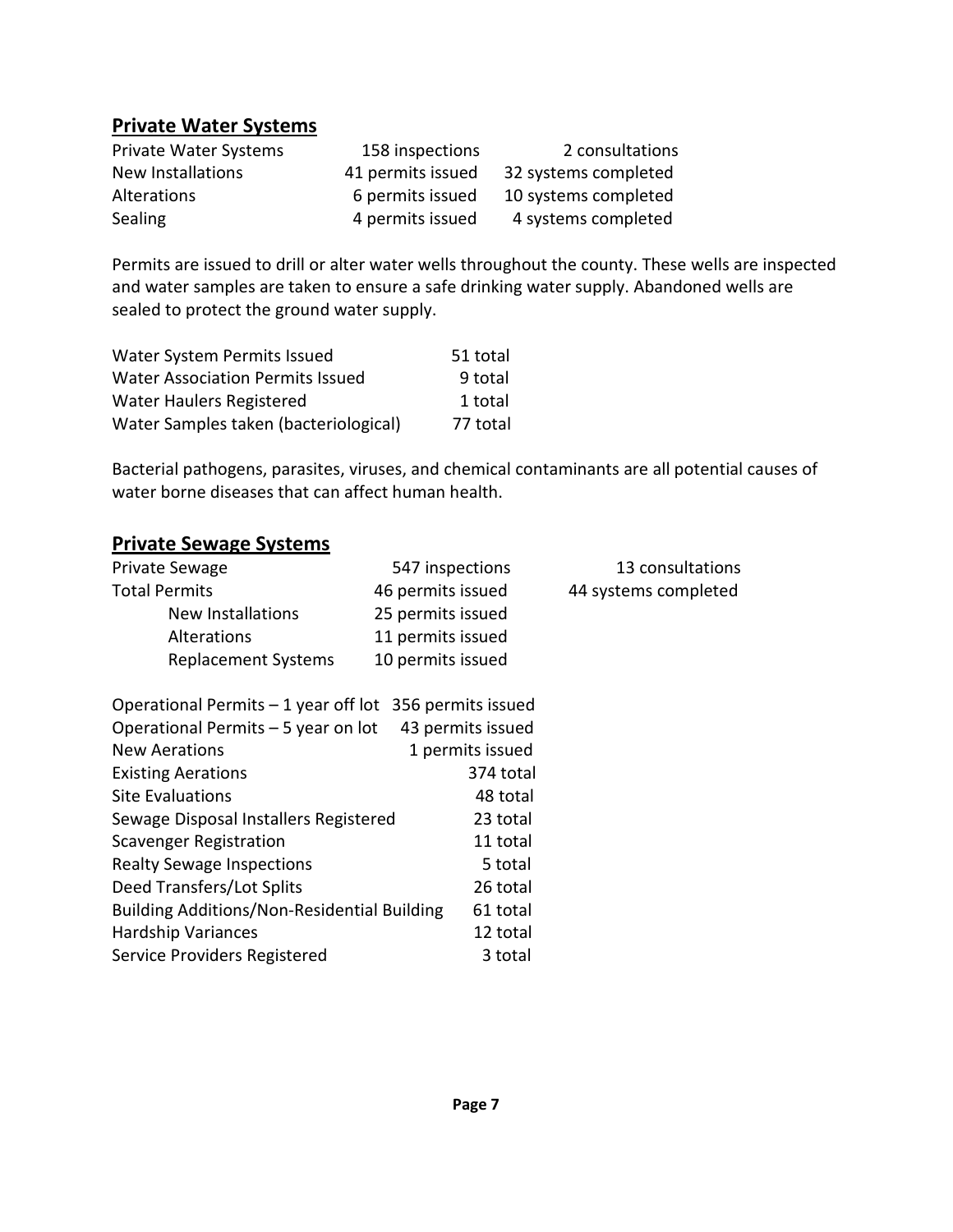Permits are issued for the installation of private sewage systems based on the site evaluation conducted by our sanitarian. Inspections are made after the installation of any new or altered systems to insure proper function for the treatment of waste water. Inspections are also conducted on any rural lot split less than or equal to five acres to ensure that minimum standards are met for waste water treatment in conjunction with any private water system on the lot. The purpose of any private sewage system is to prevent any untreated wastewater from entering and contaminating our drinking water sources as well as creeks, streams and recreational waters.

# Sewage Grant

The Preble County General Health was awarded \$40,000 through Ohio EPA's Water Pollution Control Loan Fund to repair or replace failing household sewage systems. Homeowners had to meet federal income guidelines to qualify. We were able to repair/replace six sewage systems in the county totaling \$39,640. We have applied for additional funding for 2013.

# Solid Waste and Infectious Waste

| Solid Waste Collectors - registered | 6 total |               |                 |
|-------------------------------------|---------|---------------|-----------------|
| Infectious Waste Inspections        | 5 total |               |                 |
| Landfill                            | 1 total | 3 inspections | 1 consultations |

The transportation, storage, and disposal of all garbage, refuse and infectious waste are monitored to prevent nuisance conditions.

# Tire Collection Day

On October 6<sup>th</sup> collaboration between the PCGHD, Solid Waste District and County Commissioners was put into place to collect unused tires. We collected 1600 tires which equals 34.36 tons. The tires were transported to a recycling facility in Northern Ohio to be made into rubber mulch. The same collaboration submitted a grant to help with future events such as this in 2013.

# Moving Ohio Forward

Preble County was awarded \$330,351.00 for the Moving Ohio Forward Program. A Moving Ohio Forward Committee was formed consisting of the Health District, Land Use Management, County Treasurer, and the County Commission Office to demolish privately owned nuisance properties in Preble County. To date, 10 properties have been selected and have completed the review process prior to demolition in 2013.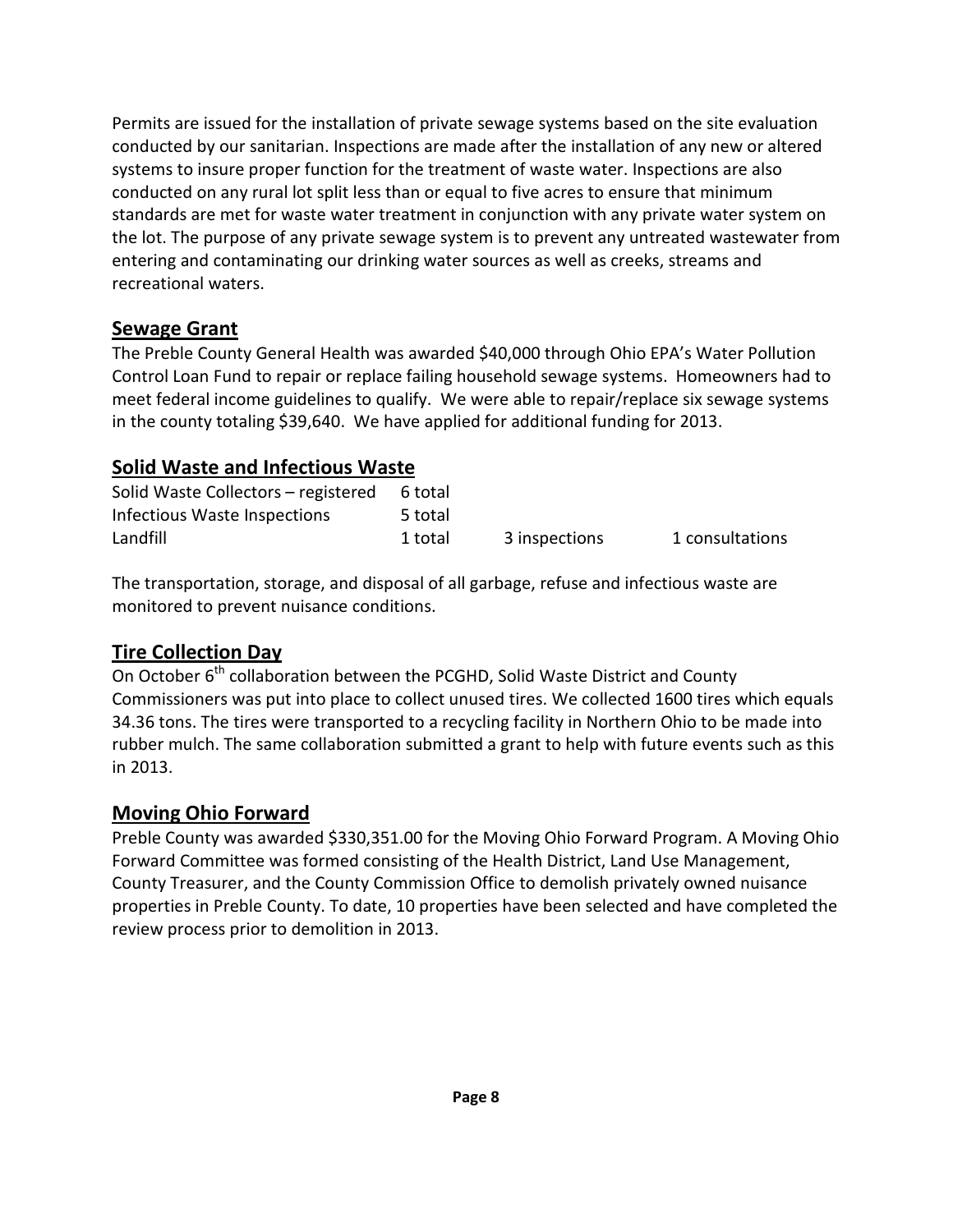#### Plumbing Services

| <b>Plumbing Contractors Registered</b>      | 56 total  |
|---------------------------------------------|-----------|
| Plumbing Contractor Employees Registered    | 81 total  |
| <b>Plumbing Permits Issued</b>              | 62 total  |
| <b>Consultations on Inside Plumbing</b>     | 73 total  |
| <b>Plumbing Inspections</b>                 | 141 total |
| Completed and Approved Plumbing Inspections | 51 total  |

The Health District is responsible for registering plumbing contractors, issuing permits, inspecting new and altered plumbing systems and educating plumbers on state code requirements.

#### **Nuisances**

| <b>Nuisances</b>    | 81 total abated<br>135 investigations |           |
|---------------------|---------------------------------------|-----------|
| Solid Waste         | 30 reported                           | 29 abated |
| Sewage              | 5 reported                            | 2 abated  |
| Housing             | 27 reported                           | 25 abated |
| Insect-Rodent       | 9 reported                            | 8 abated  |
| <b>Food Service</b> | 7 reported                            | 6 abated  |
| Other               | 9 reported                            | 11 abated |
| Not Valid           | 11 total                              |           |
| Referrals           | 10 total                              |           |

The Health District is responsive to any public health nuisance complaint or request to investigate an environmental condition that may threaten public health.

#### Animal Bites

| <b>Bat</b> | 1 lab specimen  | 2 bites        | 2 investigations  |
|------------|-----------------|----------------|-------------------|
| Cat        | 5 lab specimens | 8 bites        | 16 investigations |
| Coatimundi | 0 lab specimens | 1 bite         | 2 investigations  |
| Dog        | 4 lab specimens | 41 bites       | 69 investigations |
| Raccoon    | 1 lab specimen  | 1 bite         | 1 investigation   |
| Squirrel   | 1 lab specimen  | 1 bite         | 1 investigation   |
|            |                 | 54 total bites |                   |

All animal bite incidents are investigated to ensure the control of rabies. All lab specimens were negative for rabies.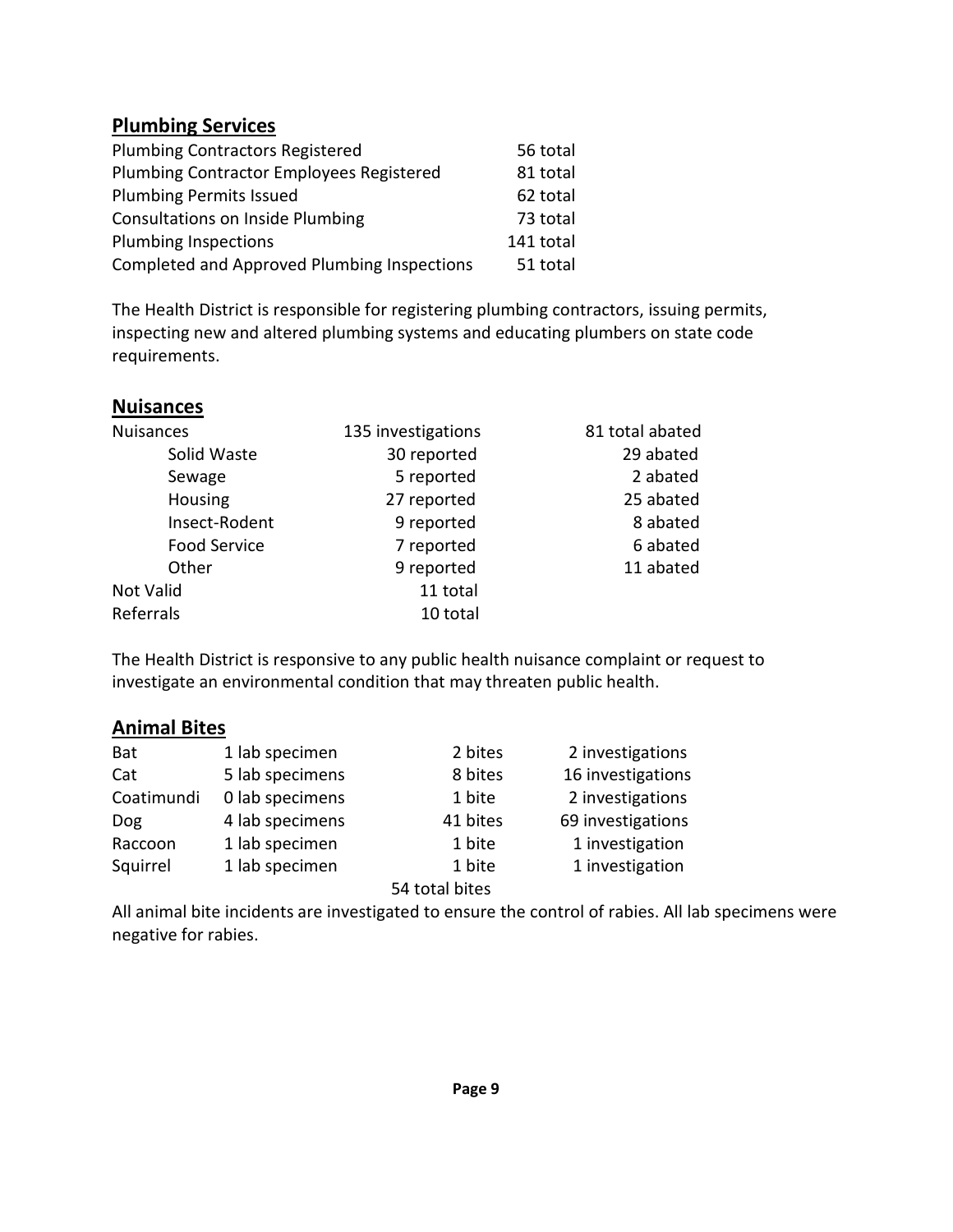# NURSING DIVISION 2012

Public health nurses provide services throughout the county to assess, protect, and promote the health and well being of our residents. This is accomplished through the provision of direct client services, population based screening, education, and health promotion activities.

# Child and Family Health Services

Prenatal Clinic 306 encounters 47 clients Comprehensive obstetric care is provided through routine prenatal examination, delivery, and postpartum evaluation to assure a healthy birth outcome. The clinic is based on a sliding fee scale for services.

Pregnancy Testing 145 tests 70 positives Free pregnancy testing, post-test counseling, education and referral services are provided to facilitate early entry into prenatal care.

Reproductive Health and Wellness Program 148 encounters 120 clients The PCGHD began Reproductive Health Clinic services for women and men in December of 2011. The clinic provides preventive exams with PAP screening, STD testing and treatment, HIV testing and referral, birth control and reproductive life plan education. Clinic services are based on a sliding fee scale.

Well Child Clinic **62** total encounters 29 total clients Assessments and screenings are performed on clients birth to age 6 years, with an emphasis on health promotion and preventative health practices. The clinic is based on a sliding fee scale for services.

# Child Fatality Review

In 2000, Ohio House Bill 448 mandated Boards in all Ohio Counties to review the deaths of children under 18 years of age and formulate data-driven recommendations to prevent future child deaths.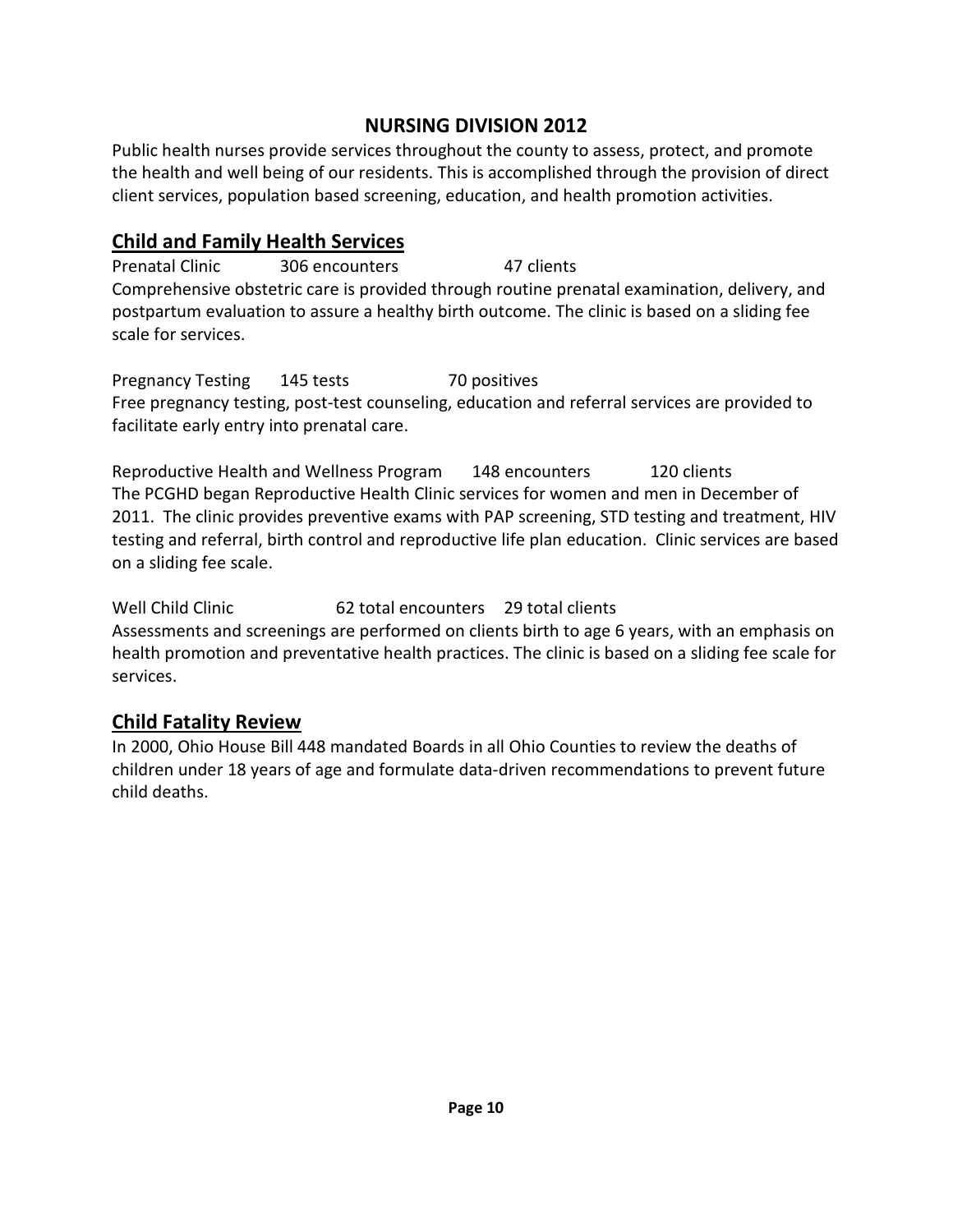# Lead Testing/Case Management

| Well Child Clients                       | 11 tested |
|------------------------------------------|-----------|
| <b>Head Start Clients</b>                | 3 tested  |
| <b>Clients Receiving Case Management</b> | 3 total   |

Preble County children considered at highest risk for lead poisoning are those living in pre-1950 housing, living at or below the poverty level, and within targeted zip codes. Child and Family Health Services initiatives target this issue through lead poisoning prevention education and collaborative lead screening practices.

#### BCMH (Bureau for Children with Medical Handicaps) Program

| <b>Active Clients</b>                         | 199 clients |
|-----------------------------------------------|-------------|
| <b>Clients with Diagnostic Evaluation</b>     | 39 clients  |
| <b>Clients on Treatment Program</b>           | 128 clients |
| Clients contacted by home visit or phone      | 173 total   |
| <b>Clients Receiving Service Coordination</b> | 4 total     |
| <b>PHN Consultative Service</b>               | 11 total    |

TB Skin Test encounters 279 total

education and updated schedules for vaccines.

The BCMH program coordinates and manages diagnostic and treatment services for children with suspected or identified chronic medical conditions.

#### Immunization Program

| <b>Immunization Clinic</b><br>Well Child Clinic<br>Influenza Injections     | 2266 immunizations given<br>106 immunizations given<br>628 immunizations given | 982 clients immunized<br>31 clients immunized |
|-----------------------------------------------------------------------------|--------------------------------------------------------------------------------|-----------------------------------------------|
| $(12-13)$ flu season as of $2/6/12$<br><b>Total number of immunizations</b> | 3000 total                                                                     |                                               |
| TB Skin Tests                                                               | 143 total                                                                      |                                               |

Through the provision of safe affordable immunizations, the public is protected from vaccine preventable diseases such as Hepatitis B, Rotavirus, Diphtheria, Tetanus, Pertussis, Pneumonia and Polio. The Health District also serves as a resource to practitioners for immunization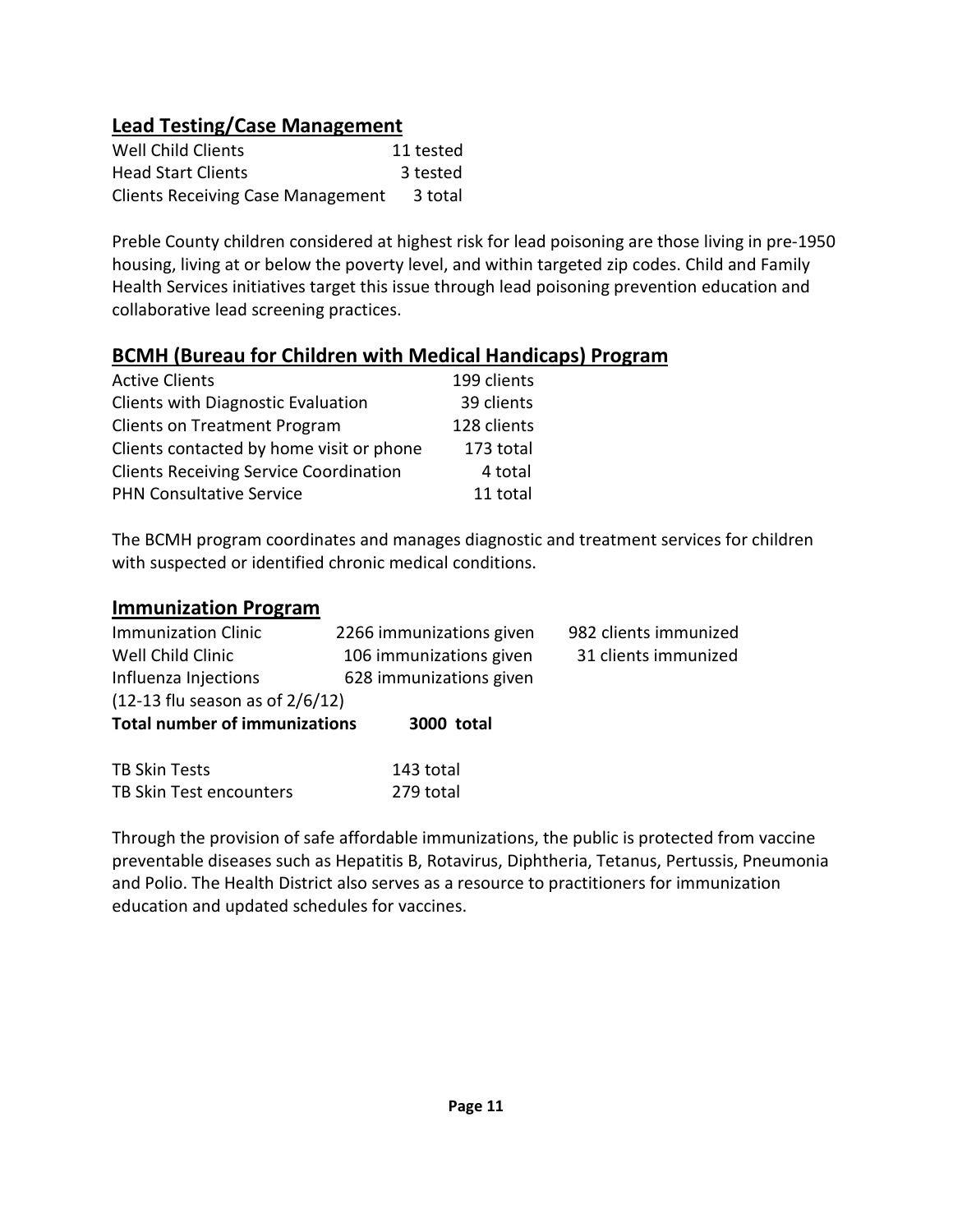#### Communicable Disease Program

Confirmed – laboratory confirmed. Probable - clinically compatible (by physician's diagnosis) but not laboratory confirmed. Suspected – does not fully meet the clinical definition/symptoms and is not laboratory confirmed.

| <b>Vaccine Preventable Diseases</b>  |               |             |              |           |
|--------------------------------------|---------------|-------------|--------------|-----------|
| <b>Hepatitis A</b>                   | 1 confirmed   | 0 probable  | 2 suspected  | 3 total   |
| Hepatitis B (acute)                  | 2 confirmed   | 1 probable  | 1 suspected  | 4 total   |
| Hepatitis B (chronic)                | 0 confirmed   | 3 probable  | 2 suspected  | 5 total   |
| Influenza (hospitalized)             | 6 confirmed   | 0 probable  | 1 suspected  | 7 total   |
| (not H3N2v)                          |               |             |              |           |
| <b>Mumps</b>                         | 0 confirmed   | 0 probable  | 1 suspected  | 1 total   |
| Pertussis                            | 0 confirmed   | 1 probable  | 2 suspected  | 3 total   |
| Streptococcus Pneumoniae             | 5 confirmed   | 0 probable  | 0 suspected  | 5 total   |
| Varicella                            | 0 confirmed   | 5 probable  | 1 suspected  | 6 total   |
| <b>Sexually Transmitted Diseases</b> |               |             |              |           |
| Chlamydia                            | 59 confirmed  | 0 probable  | 0 suspected  | 59 total  |
| Gonorrhea                            | 6 confirmed   | 0 probable  | 0 suspected  | 6 total   |
| Syphilis                             | 2 confirmed   | 0 probable  | 0 suspected  | 2 total   |
| <b>Other</b>                         |               |             |              |           |
| Campylobacteriosis                   | 1 confirmed   | 0 probable  | 0 suspected  | 1 total   |
| E Coli                               | 1 confirmed   | 0 probable  | 0 suspected  | 1 total   |
| (Shiga toxin producing) 0157:H7      |               |             |              |           |
| Giardia                              | 4 confirmed   | 0 probable  | 0 suspected  | 4 total   |
| Hepatitis C (acute)                  | 0 confirmed   | 0 probable  | 2 suspected  | 2 total   |
| Hepatitis C (chronic)                | 9 confirmed   | 0 probable  | 29 suspected | 38 total  |
| Influenza A H3N2v                    | 3 confirmed   | 0 probable  | 1 suspected  | 4 total   |
| Lyme Disease                         | 0 confirmed   | 0 probable  | 2 suspected  | 2 total   |
| Meningitis (Aseptic/Viral)           | 1 confirmed   | 0 probable  | 1 suspected  | 2 total   |
| Mycobacterial Disease                | 2 confirmed   | 0 probable  | 0 suspected  | 2 total   |
| (other than TB)                      |               |             |              |           |
| Rocky Mountain Spotted Fever         | 0 confirmed   | 0 probable  | 1 suspected  | 1 total   |
| Salmonella                           | 7 confirmed   | 0 probable  | 0 suspected  | 7 total   |
| Shigella                             | 0 confirmed   | 0 probable  | 1 suspected  | 1 total   |
| <b>Streptococcal Group A</b>         | 3 confirmed   | 0 probable  | 0 suspected  | 3 total   |
| <b>West Nile Virus</b>               | 0 confirmed   | 1 probable  | 0 suspected  | 1 total   |
| <b>Total Cases</b>                   | 112 confirmed | 11 probable | 47 suspected | 170 total |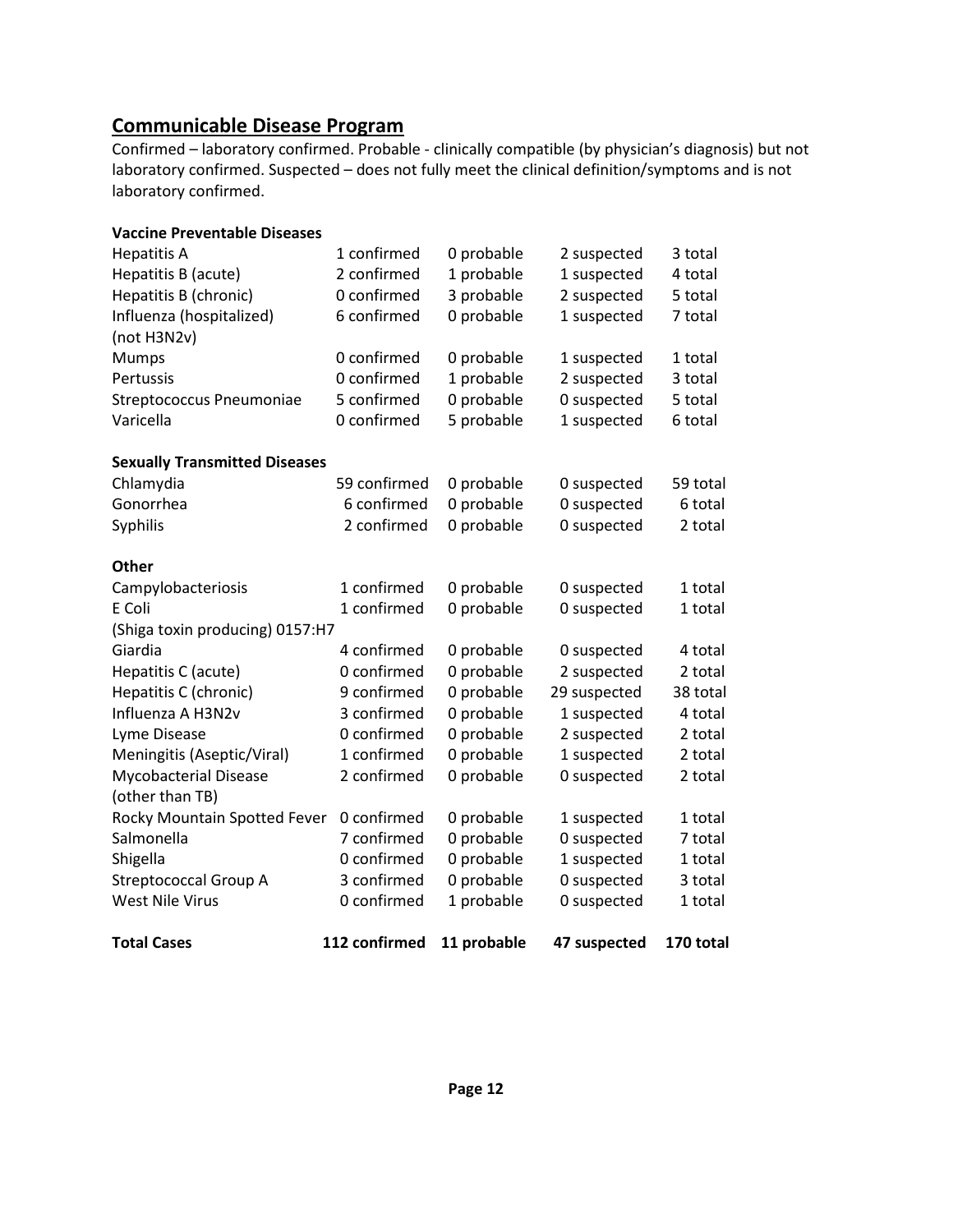The Health District continues to report, investigate and follow up on Ohio's reportable infectious diseases. In 2011 healthcare practitioners were provided with the Ohio Reportable Disease list and 24/7 contact information for reporting diseases to the Health District. Disease reporting aids state and local officials in detecting outbreaks and reducing the spread of disease.

# Communicable Disease Prevention Class

For Daycare Providers 11 participants

# Paternity Testing

Clients Tested 146 tested

Through contractual agreement with Preble County Job and Family Services, buccal swab paternity testing is provided at the Health District. Test results establish paternity and assure a child's legal right to support. Private testing is also available.

#### School Based Programs

| 2082 screened |
|---------------|
|               |

The Health District's nurses provide head lice screenings through contracts with county schools. Public health nurses participate in a workgroup that meets quarterly to discuss school related health issues.

# Safe Communities Day/Healthy Kids

Preble County has higher than average death rates from unintentional injuries, many stemming from car accidents. The Health District sponsors a multi-agency effort to increase resident awareness of safety in the community. In 2012, the Health District's Safe Communities partnered with the YMCA's Healthy Kids event. It was a huge success and a great collaboration between agencies. It is estimated that over 1000 residents attended the event.

# Car Seats

The Preble County General Health District employs two Certified Child Passenger Safety Technicians to assist with child safety seat questions and to check your child's safety seat installation.

75 car seats distributed 26 car seat checks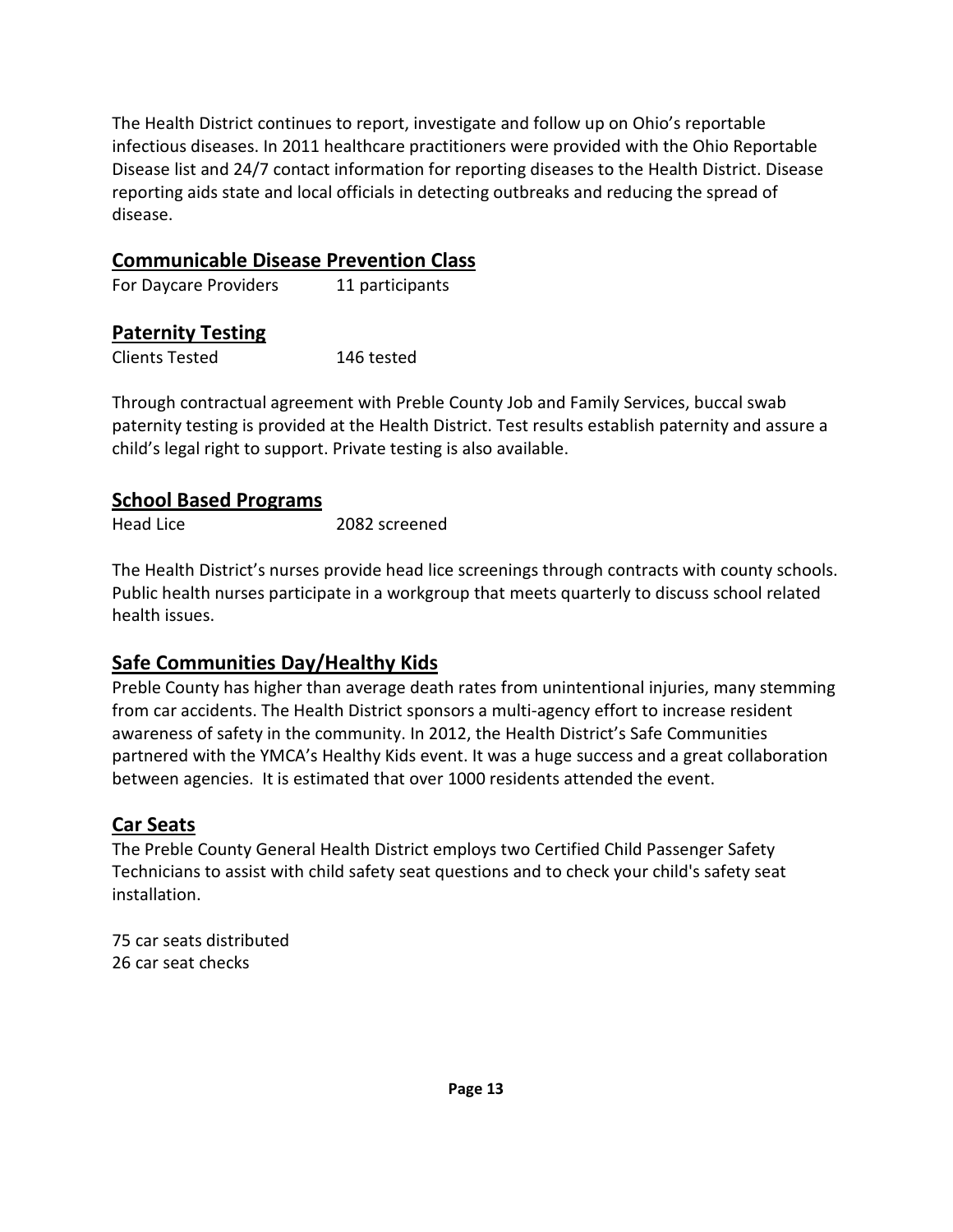# Women, Infants, and Children (WIC)

WIC is the Special Supplemental Nutrition Program for women, infants, and children. WIC helps the following residents of Preble County: Income eligible pregnant and breast feeding women, women who have recently had a baby, infants and children up to five years of age who are at health risks due to medical conditions or inadequate nutrition.

Initial Certifications - 634

Re-Certifications - 1600

Authorized Preble County vendor payments from the State of Ohio were \$549,633.

# Help Me Grow

The PCGHD is the provider of service for the Help Me Grow (HMG) program which focuses on the health and development of children birth to three years. This voluntary program offers free home visits to parents and provides information in child development, safety, and community resources. Fewer families qualified for service due to narrowed eligibility standards established by the Ohio Department of Health/Bureau of Early Intervention Services. HMG serves expectant parents, newborns, infants and toddlers, and provides ongoing support for the continuing challenges of parenting. HMG assists with early identification of children with developmental concerns or disabilities and works closely with other service providers to offer early intervention services. HMG supports parents as full partners in their child's social and emotional development, laying the foundation for later school success. Number of families served in 2012 – 95 Number of home visits provided – 626

# Community Health Assessment

During 2012, the PCGHD, in partnership with Wright State University, local agencies, law enforcement, schools, community businesses and stakeholders continued the process of community health planning. The Preventive Care, Alcohol and Drug Abuse, and Mental Health Task Forces formed in 2011, used Community Health Assessment survey results identifying the health concerns of residents and additional data indicators to develop ten strategic issues to be addressed.

Tobacco, Alcohol and Other Drugs: 1. Improve communications among agencies and the community, 2. Reduce drug and adolescent use among adolescents, 3. Reduce the frequency of overdoses. Social and Emotional Health: 4. Promote acceptance, dignity and social inclusion for those with social and emotional challenges, 5. Increase the treatment availability for social and emotional health issues, 6. Improve communication related to social and emotional health cases among providers, law enforcement, and the courts. Preventive Health: 7. Increase the percentage of Preble County residents receiving preventive services, 8. Reduce the rate of teen pregnancy, 9. Increase awareness and importance of preventive health screenings around the County, 10. Reduce the percentage of the population overweight or obese. A Community Health Improvement Plan was written with goals and strategies to address the strategic issues.